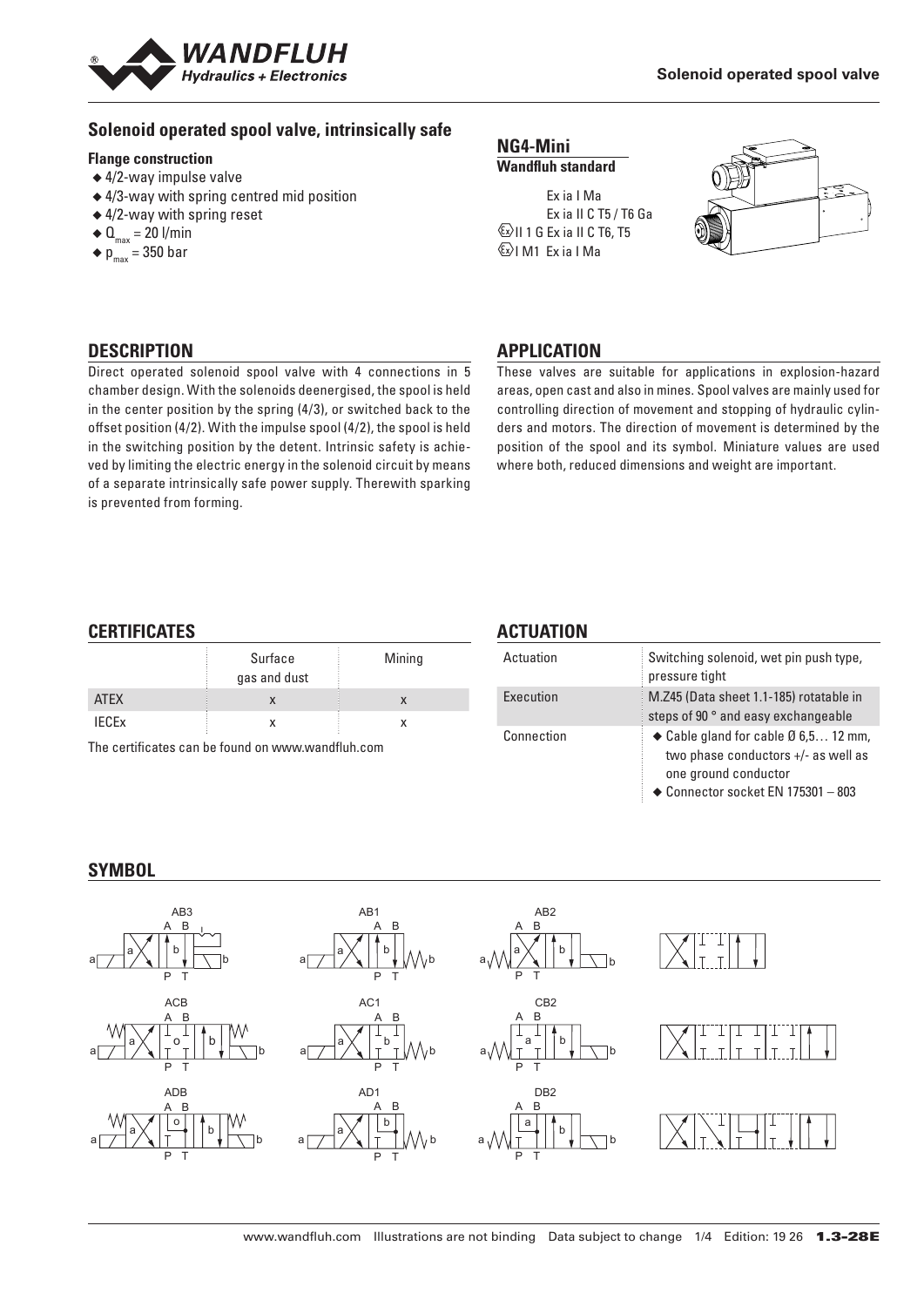

# **TYPE CODE**

|                                                             |                            |                |                                                       | WD Z F A04 - |  | $\overline{\phantom{a}}$ |  |  | # |
|-------------------------------------------------------------|----------------------------|----------------|-------------------------------------------------------|--------------|--|--------------------------|--|--|---|
| Spool valve direct operated                                 |                            |                |                                                       |              |  |                          |  |  |   |
| Explosion proof execution Ex ia                             |                            |                |                                                       |              |  |                          |  |  |   |
| Flange construction                                         |                            |                |                                                       |              |  |                          |  |  |   |
| Mounting interface according to Wandfluh standard, NG4-Mini |                            |                |                                                       |              |  |                          |  |  |   |
| Designation of symbols acc. to table                        |                            |                |                                                       |              |  |                          |  |  |   |
| Spool specification                                         | Standard<br>Low Leakage    | $\mathsf{X}^-$ |                                                       |              |  |                          |  |  |   |
| Coil resistance                                             | 100 Ω<br>$152 \Omega$      | 100<br>152     |                                                       |              |  |                          |  |  |   |
| Equipment group                                             | I (Mining)<br>II (Surface) | Z319<br>T6     | only in combination with coil resistance 100 $\Omega$ |              |  |                          |  |  |   |
| <b>Connection execution</b>                                 |                            | $\frac{D}{K}$  |                                                       |              |  |                          |  |  |   |
| Sealing material                                            | <b>NBR</b><br>FKM (Viton)  | D1             |                                                       |              |  |                          |  |  |   |
| Design index (subject to change)                            |                            |                |                                                       |              |  |                          |  |  |   |

1.3-28

# **GENERAL SPECIFICATIONS**

| Designation         | $4/2$ -, $4/3$ -spool valve                                      |
|---------------------|------------------------------------------------------------------|
| Construction        | Direct operated                                                  |
| Mounting            | Flange construction                                              |
| Nominal size        | NG4-Mini according to Wandfluh<br>standard                       |
| Actuation           | Ex-protection switching solenoid                                 |
| Ambient temperature | $-25+45$ °C (operation as T6)<br>$-25+60$ °C (operation as T1T5) |
| Weight              | 2,45 kg (1 solenoid)<br>4,65 kg (2 solenoids)                    |
|                     | 150 vears                                                        |

# **HYDRAULIC SPECIFICATIONS**

| Working pressure            | $p_{max}$ = 350 bar                                                                                                                                      |
|-----------------------------|----------------------------------------------------------------------------------------------------------------------------------------------------------|
| Tank pressure               | $p_{T_{max}} = 200$ bar                                                                                                                                  |
| Maximum volume flow         | $Q_{\text{max}} = 20$ l/min, see characteristics                                                                                                         |
| Leakage oil                 | See characteristics                                                                                                                                      |
| Fluid                       | Mineral oil, other fluid on request                                                                                                                      |
| <b>Viscosity range</b>      | 12 mm <sup>2</sup> /s320 mm <sup>2</sup> /s                                                                                                              |
| Temperature range<br>fluid  | $-25+45$ °C (operation as T6, NBR)<br>$-20+45$ °C (operation as T6, FKM)<br>$-25+60$ °C (operation as T1T5, NBR)<br>$-20+60$ °C (operation as T1T5, FKM) |
| Contamination<br>efficiency | Class 20 / 18 / 14                                                                                                                                       |
| Filtration                  | Required filtration grade $\beta$ 1016 $\geq$ 75,<br>see data sheet 1.0-50                                                                               |

# **ELECTRICAL SPECIFICATIONS**

| Protection class             | <b>IP65</b>                                                                                      |
|------------------------------|--------------------------------------------------------------------------------------------------|
| Relative duty factor         | <b>Continuous operation</b>                                                                      |
| Switching frequency          | 1'800/h                                                                                          |
| Service life time            | $107$ (number of switching cycles,<br>theoretically)                                             |
| Voltage tolerance            | $\pm$ 10 % with regard to nominal voltage                                                        |
| Limiting current at<br>50 °C | $I_{min}$ = 90 mA (100 $\Omega$ execuiton)<br>$I_{min} = 64 \text{ mA}$ (152 $\Omega$ execuiton) |
| Temperature class            | T1T6                                                                                             |
| Coil resistance              | $100 \Omega$ , 152 $\Omega$                                                                      |
| Minimum power<br>consumption | $P_{min} = 0.81$ W (100 $\Omega$ execution)<br>$P_{min} = 0.62$ W (152 $\Omega$ execution)       |



**Note!** Other electrical specifications, recommended power supply and safety-related limits see data sheet 1.1-185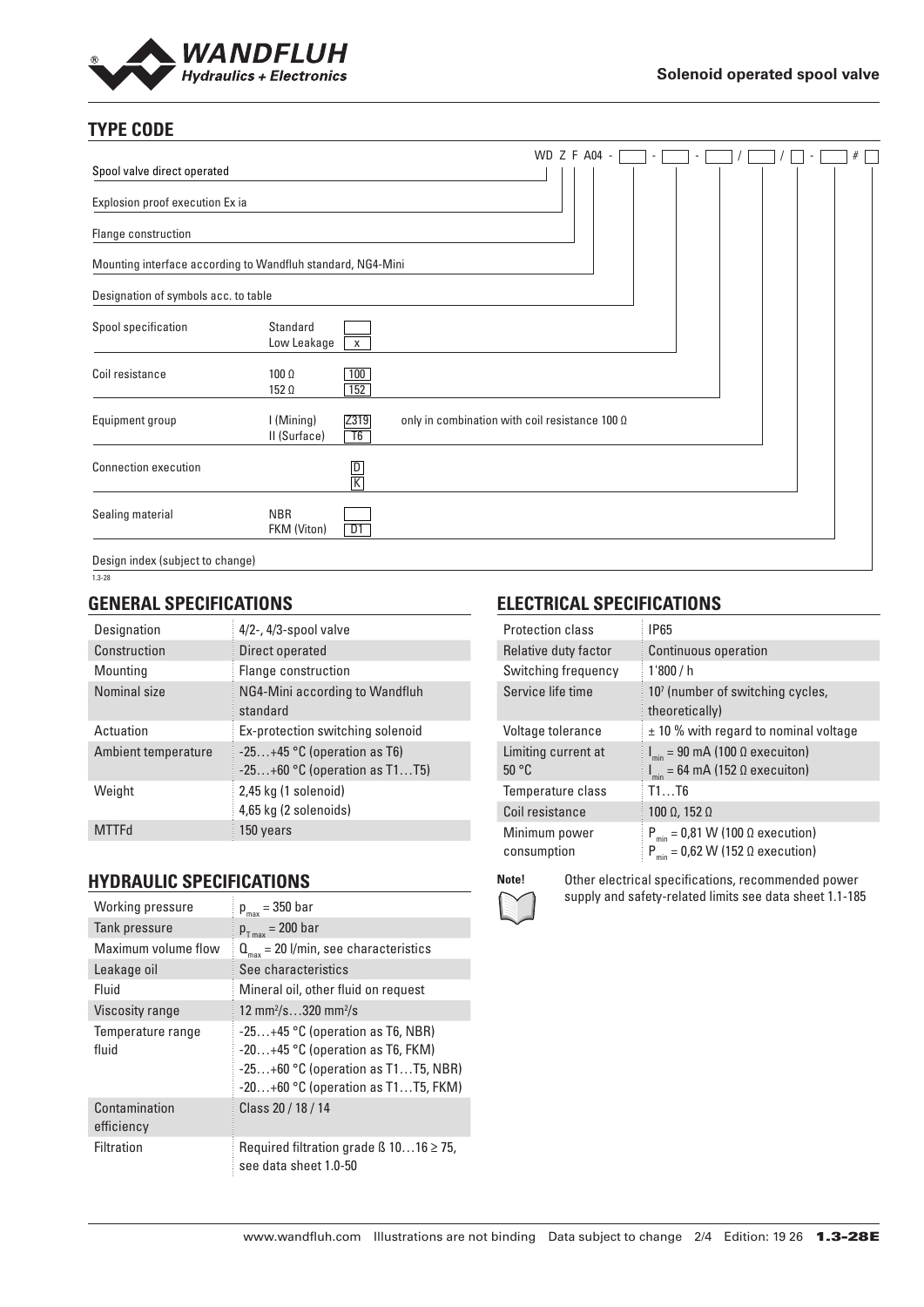

# **PERFORMANCE SPECIFICATIONS**









**Attention!** If, because of the given operating conditions, during the switching process volume flows occur which exceed the power limit of the valve, these have to be limited by a throttle or an orifice in connection P. In case of a continuous flow through, the throttle or orifice, depending on the system behaviour, an

additional heating-up of the valve is possible. This has to be appropriately taken into account by the user.

# **ACCESSORIES**

| Fixing screws                  | Data sheet 1.0-60  |
|--------------------------------|--------------------|
| Threaded subplates             | Data sheet 2.9-05  |
| <b>Multi-station subplates</b> | Data sheet 2.9-45  |
| Horizontal mounting blocks     | Data sheet 2.9-85  |
| <b>Technical explanations</b>  | Data sheet 1.0-100 |
| Filtration                     | Data sheet 1.0-50  |
| Relative duty factor           | Data sheet 1.1-430 |

# **STANDARDS**

| <b>Explosion protection</b> | Directive 2014 / 34 / EU (ATEX) |
|-----------------------------|---------------------------------|
| <b>Mounting interface</b>   | Wandfluh standard               |
| Protection class            | EN 60 529                       |
| Contamination<br>efficiency | <b>ISO 4406</b>                 |





#### **MANUAL OVERRIDE**

HB4,5 as standard

# **SEALING MATERIAL**

NBR or FKM (Viton) as standard, choice in the type code

# **SURFACE TREATMENT**

- ◆ The valve body is painted with a two component paint
- ◆ The armature tube, the slip-on coil and the plug screw are zinc-nickel coated